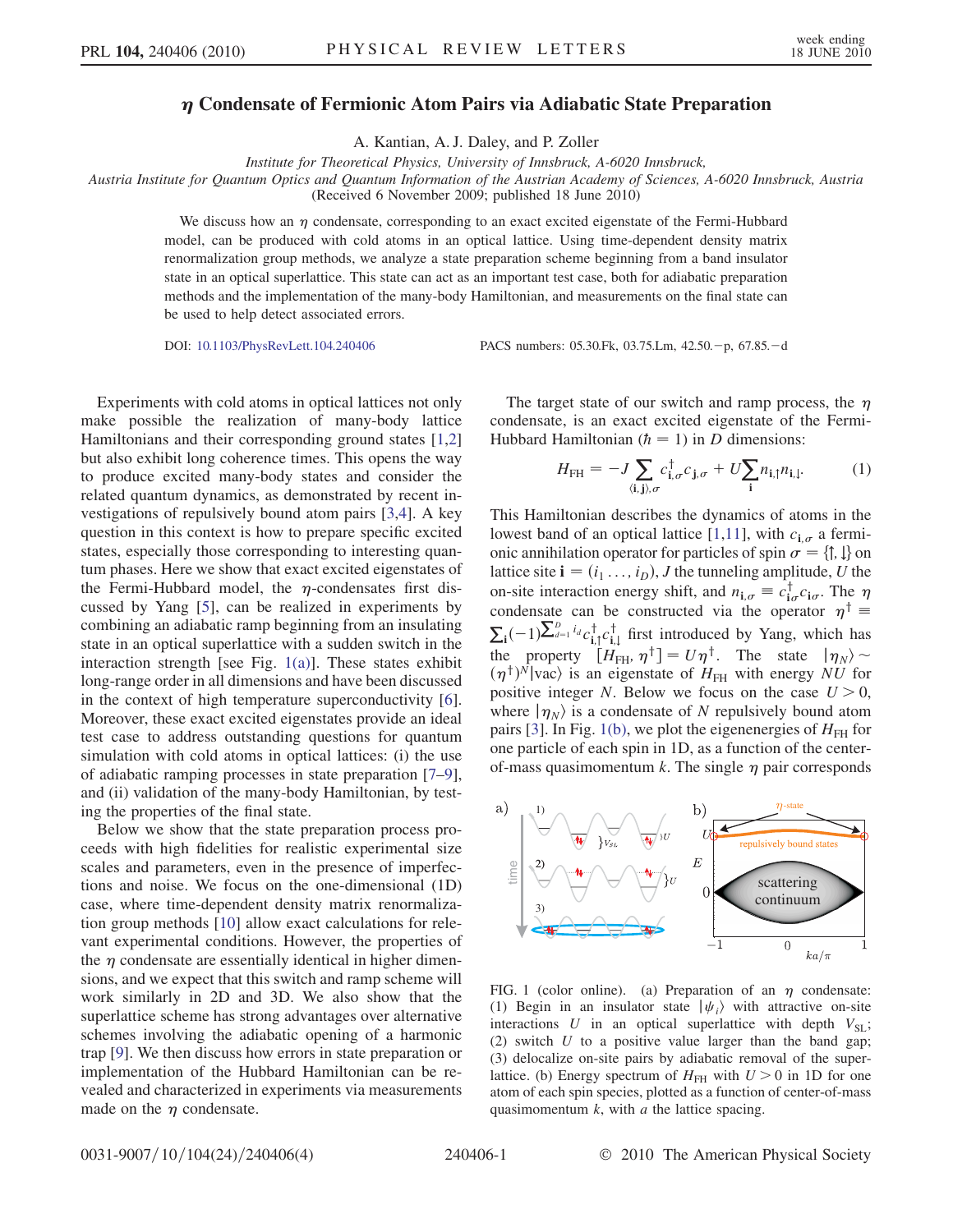to a repulsively bound on-site pair at the edge of the Brillouin zone,  $k = \pi/a$ .

Switch and ramp process.—The  $\eta$  condensate with N pairs can be prepared using a switch and ramp process, combining an adiabatic ramp with a sudden switch in the interaction strength. Adiabatic ramps have previously been discussed for preparation of many-body ground states in optical lattices [\[7](#page-3-6),[8](#page-3-10)]. In an adiabatic ramp, one prepares a state  $|\psi_f\rangle$  of a Hamiltonian  $H_0$  beginning from a nondegenerate, gapped initial state  $|\psi_i\rangle$  that is an eigenstate of the Hamiltonian  $H_0 + V$ . By removing V adiabatically, the state follows the instantaneous eigenstates of  $H_0$  +  $V(t)$  and ends in  $|\psi_f\rangle$ . The key is that  $|\psi_i\rangle$  should be a gapped state of  $H_0 + V$  that can be prepared with low entropy via standard cooling and loading techniques [\[7](#page-3-6),[12](#page-3-11)].

Here we propose to begin from a band insulator in the lowest sites of an optical superlattice [\[13\]](#page-3-12), as depicted on the left in Fig. [2\(a\)](#page-1-0), which is the ground state of  $H_{FH} + V$ , with *V* the Hamiltonian describing the superlattice potential. For the case depicted in Figs.  $1(a)$  and  $2(a)$ , where the superlattice period is twice the original lattice spacing,  $V = V_{SL} \sum_{i \text{even}} n_i$ . At this stage we require  $U \ll V_{SL}$ , and we choose  $U \ll 0$  in Fig. 2(a). This state has an energy gang we choose  $U < 0$  in Fig. [2\(a\)](#page-1-0). This state has an energy gap  $\epsilon_{SL} \sim V_{SL}$  corresponding to the superlattice band gap, and a filling factor which is set by the superlattice period [\[7\]](#page-3-6) [e.g., half filling in Figs.  $1(a)$  and  $2(a)$ ]. If we were to let  $V_{SL} \rightarrow 0$  adiabatically, we would connect this ground state to the ground state of  $H<sub>FH</sub>$ . Instead, we can suddenly switch U (on a time scale short compared with  $J^{-1}$ ) to a value larger than  $\epsilon_{SL}$  [see Fig. [1\(a\)](#page-0-0)]. In the limit  $|U - \epsilon_{SL}| \gg J$ , this switching will create an excited eigenstate of  $H_{FH}$  + V, as shown in the transition from the left panel to the right



<span id="page-1-0"></span>FIG. 2 (color online). (a) Energy eigenstates of  $H_{FH} + V$  as a function of time for a small example system with  $N_1 = N_1 = 3$ ,  $M = 6$ . Left: Lowest energy states for strong initial attraction  $U/J = -30$ , in the presence of a superlattice. The lowest energy state is the initial state in our preparation scheme,  $|\psi_i\rangle$ . The shaded area denotes the excited manifold of states with one dissociated pair. Right: The highest energy levels of  $H_{FH} + V(t)$ as a function of time during the adiabatic ramp. The lowest energy eigenstate  $|\psi(t)\rangle$  in the upper manifold where all atoms exist in pairs is equal to  $|\eta_N\rangle$  at  $t = T$ . During the ramp, a gap of order U always exists to the manifold (shaded area) where some atoms are unpaired, and a gap to higher levels is present when the superlattice is present. (b) Pair momentum distribution  $C_k^{(\eta_N)}$ of a perfect  $\eta$  condensate (see text).

panel in Fig. [2\(a\).](#page-1-0) Adiabatic removal of the superlattice,  $V_{SL} \rightarrow 0$ , will then lead to an excited eigenstate of  $H_{FH}$ . This latter state will correspond to the lowest energy state in which all particles exist in repulsively bound pairs, which is the  $\eta$  condensate. The energy spectrum of the Hamiltonian during the ramp is plotted in Fig. [2\(a\)](#page-1-0) for a small 1D system, and we see that the state is always separated by a gap  $\sim U$  to lower lying states, and the gap from the superlattice  $\sim V_{\text{SL}}$ . While, in general, the adiabatic ramp could be optimized using optimal control methods [\[14\]](#page-3-13), we choose a simple exponential ramp for the superlattice,  $V_{SL}(t) = (e^{-t\nu} - e^{-\nu T})/(1 - e^{-\nu T})$ , motivated by the approximate linear dependence of the gap on  $V_{SL}$ . Here, T is the total ramp time, and  $\nu$  the ramp speed. While the energy gap for  $V_{SL} \rightarrow 0$  can become small for large system sizes, a gap to higher excited states set by discretization of the Bloch band will always exist in finite systems. Adiabaticity will be determined by the rate at which the Hamiltonian is modified relative to the energy gap, and the key question is how slow this ramp should be in order to obtain the  $\eta$  condensate with high fidelity for realistic system sizes  $\sim$  100 sites [\[15\]](#page-3-14).

Fidelity measures.—We measure closeness of the final state  $|\psi_f\rangle$  to the  $\eta$  condensate in two ways: (a) via the full many-body fidelity  $\mathcal{F} = |\langle \psi_f | \eta_N \rangle|^2$ , and (b) via the simi-<br>larity of characteristic correlation functions of  $|\psi|$  to larity of characteristic correlation functions of  $|\psi_f\rangle$  to those of the  $\eta$  state. Remarkably, we will show below that fidelities  $\mathcal{F} \sim 1$  can be obtained for long ramps, despite the fact that this quantity is exponentially sensitive to the system size, due to the increase in the size of the many-body Hilbert space. Indeed, we note that in large systems, states close to  $|\eta_N\rangle$  can have essentially the same physical character as the desired state, and the associated correlation functions may not be significantly changed by a few small defects in the state, even if  $\mathcal F$  becomes small. We thus also consider the comparison between characteristic correlation functions for the final state and  $|\eta_N\rangle$ , which gives a measure that can be directly measured in experiments, and is not exponentially sensitive to the size of the system. In particular, we are interested in the pair momentum distribution  $C_k(t) \equiv C_k^{|\psi(t)\rangle}$ , which can be measured, e.g., by associating atoms in doubly occupied sites to molecules, and releasing them from the lattice to perform a time-of-flight measurement. This correlation function is strongly peaked for  $|\eta_N\rangle$ , reflecting the off-diagonal long-range order exhibited by the  $\eta$  condensate in any dimension, with the pairing correlator  $C_{\mathbf{m},\mathbf{n}}^{|\eta|_{N}} =$  $\langle \eta_N | c_{m,\uparrow}^{\dagger} c_{m,\downarrow}^{\dagger} c_{n,\downarrow} c_{n,\uparrow} | \eta_N \rangle = I_{M,N} e^{i\pi(m-n)/M}$  (if  $m \neq n$ ),<br>and  $I = N(M - N)/(M - 1)$  The pair momentum disand  $I_{M,N} \equiv N(M - N)/(M - 1)$ . The pair momentum distribution is the Fourier transform of this quantity,  $C_{\mathbf{k}}^{(\eta_N)}$ thoution is the Fourier transform of this quantity,  $C_{\mathbf{k}} = \sum_{m,n} e^{i\mathbf{k}(m-n)} C_{m,n}^{(\eta_N)} = I_{M,N} \delta_{\mathbf{k}, \pm \pi/a}$  [see Fig. [2\(b\)](#page-1-0)]. We will also consider the total distribution distance  $\mathcal{D}(t) \equiv 1 - \sum_{\mathbf{k}} |\mathcal{C}_{\mathbf{k}}(t) - \mathcal{C}_{\mathbf{k}}^{|\eta_N\rangle}| / \sum_{\mathbf{k}} |\mathcal{C}_{\mathbf{k}}(t) + \mathcal{C}_{\mathbf{k}}^{|\eta_N\rangle}|.$  $\frac{1}{k} |\mathcal{C}_{\mathbf{k}}(t) - \mathcal{C}_{\mathbf{k}}^{|\eta_N\rangle}| / \sum_{\mathbf{k}} |\mathcal{C}_{\mathbf{k}}(t) + \mathcal{C}_{\mathbf{k}}^{|\eta_N\rangle}|.$ Many-body fidelities — In Fig. 3(a)

Many-body fidelities.—In Fig. [3\(a\)](#page-2-0) we plot the fidelity  $\mathcal F$ at the end of the ramp as a function of ramp time  $T$  for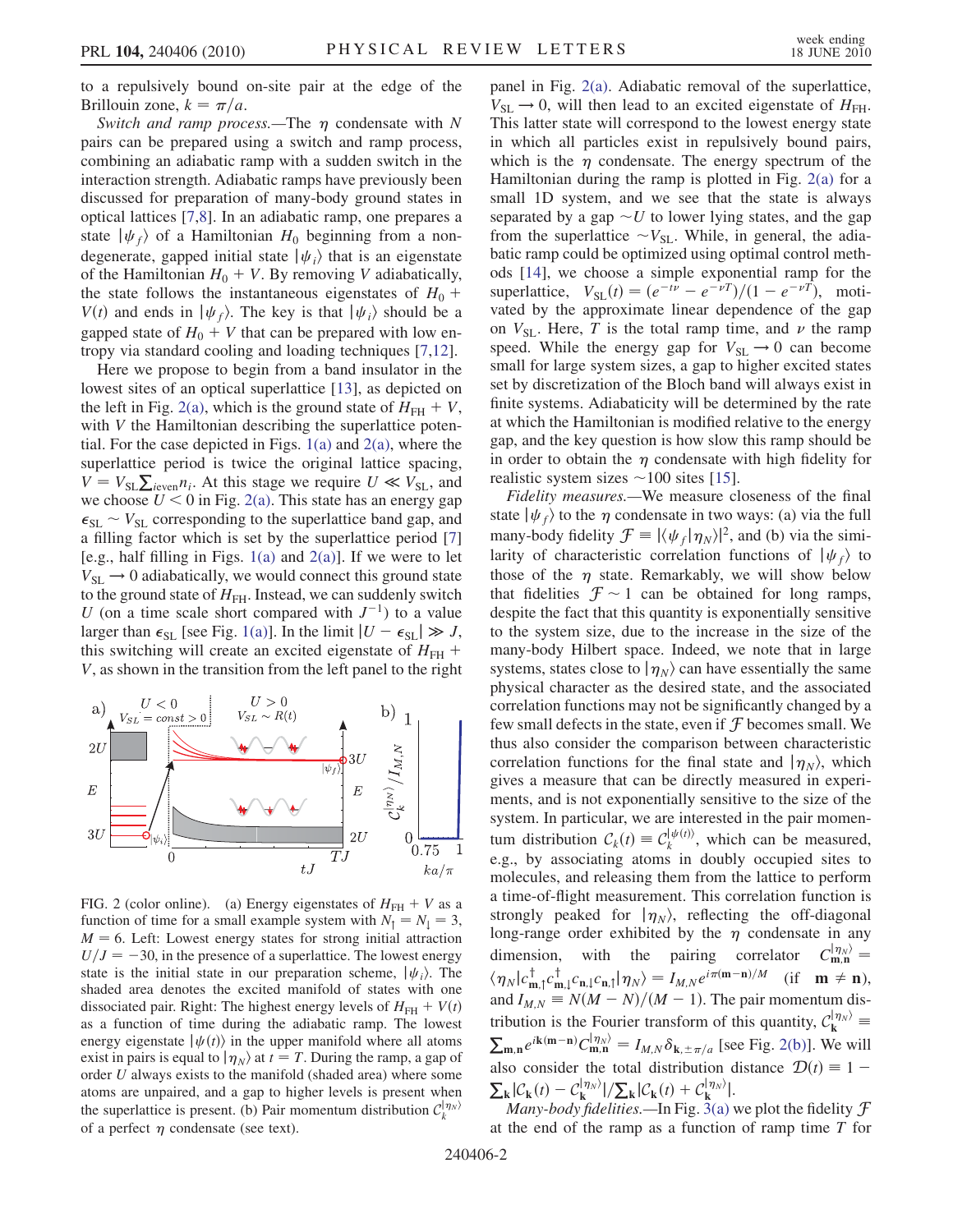different system sizes M. In order to perform more accurate calculations for reasonable computational time, these results are obtained in the limit  $U \gg J$ . Restricting to states that have only repulsively bound pairs, Hamiltonian [\(1\)](#page-0-1) acts as [\[9](#page-3-7)]  $H_S = -(J^2/U)\Sigma_{\langle i,j\rangle} S_i S_j + 2V_{SL}\Sigma_{i\text{even}} S_i^z$  in second order perturbation theory, with  $S_i = (S_i^x, S_i^y, S_i^z)$ <br>denoting a vector of spin-1/2 operators, and spin state second order perturbation theory, with  $S_i = (S_i^x, S_i^x, S_i^y)$ <br>denoting a vector of spin-1/2 operators, and spin states corresponding to sites that are occupied or unoccupied by a pair of atoms. Remarkably, for long ramp times it is possible to obtain unit fidelity, i.e., essentially perfect  $\eta$ condensates. The fidelities are also high for system sizes typical of current experiments,  $M = 64$ , and shorter time scales,  $T \le 1000J^{-1}$ , which are realizable in current experiments. Although the time scales required to obtain a fixed fidelity increase with system size, we note (i) that we are already in the regime of experimentally relevant system sizes, and (ii) that the sensitivity of  $\mathcal F$  increases exponentially with the size of the system, as discussed above.



<span id="page-2-0"></span>FIG. 3 (color online). (a) Fidelities for the superlattice and parabolic trap ramp as a function of ramp time  $T$  for different system sizes  $M$ , computed using  $H<sub>S</sub>$ . The superlattice ramp shape is  $V_{SL} = 2J(e^{-\nu t} - e^{-\nu T})/(1 - e^{-\nu T})$ ,  $\nu = J/8$ . For the parabolic trap, we use the same shape with initial  $V_P/J=0.1$ ,  $\nu = J/12$ , and values for  $M = 64$  are not shown as  $\mathcal{F} \sim 10^{-12}$ .  $U$  is decreased with the same shape as the potential in each case, with  $U = 30J$  at  $t = 0$ , giving parameters for U and the superlattice that are typical of current experiments. The inset shows results for longer ramp times with  $M = 16$ . (b) On-site pair momentum distribution after  $T = 2400J^{-1}$  for the superlattice (solid lines) and parabolic trap (dotted lines) ramps for  $M = 32$ (left) and  $M = 64$  (right), computed using  $H<sub>S</sub>$ . (c) Final state fidelity  $\mathcal F$  as a function of correlation function distance  $\mathcal D(T)$ from the perfect  $\eta$  condensate, computed using  $H_S$ . (d)  $C_k(T)$  for superlattice ramps, computed using  $H<sub>FH</sub>$ , with a number of impurities  $N_i = 1$  (left) and  $N_i = 2$  (right), for  $T = 200J^{-1}$ (solid black lines), and  $T = 400J^{-1}$  (grey dashed lines). The number of states retained in decompositions,  $\chi = 200$  in (a–c), and  $\chi$  = 400 for (d).

Pair momentum distributions.—This picture is complemented by the pair momentum distributions, depicted in Fig. [3\(b\)](#page-2-0). In each case, the  $\eta$ -pairing peaks  $C_{\pi/a}$  are clearly visible, though for ramps with final fidelity lower than one, these peaks are somewhat broadened. In Fig. [3\(c\)](#page-2-0) we quantify this relationship between the fidelity  $\mathcal F$  and the overlap of the pair momentum distribution with that of the perfect  $\eta$  condensate, as measured by  $\mathcal{D}(T)$ . Over a range of  $T$  values and system sizes these quantities are strongly correlated, so peak sharpness could be used to infer the quality of the  $\eta$  condensate in experiments.

Comparison with opening a harmonic trap.—For the same range of T and  $M = 32, 48, 64$  we also compare our superlattice scheme to an adiabatic preparation scheme that was recently proposed, in which a band insulator is formed in the center of a harmonic trap  $V_{trap} \equiv \sum_i V_P(i\alpha)^2$ , and the trap is then opened to produce the final state [[9](#page-3-7)]. As shown in Fig.  $3(a)$ , we see that for the same system sizes and ramping times, we obtain fidelities that are roughly 2 orders of magnitude smaller from ramping the harmonic trap. For  $M > 32$ , we see poorer scaling for the harmonic trap ramps than for the superlattice ramp (for 64 lattice sites we obtain fidelities  $\mathcal{F} \sim 10^{-12}$ ). Similar effects are seen in Fig. [3\(b\)](#page-2-0) in the broadening of the final pair momentum distribution. In the superlattice scheme, mass is not redistributed across the whole system during the ramp, but instead global coherence is established via local interactions. In exact diagonalization with small systems, we correspondingly observe larger energy gaps for the superlattice as the additional potential is removed.

Imperfections.—We now investigate imperfections in the state preparation. First we address how missing atoms in the initial state, noise, and harmonic trapping potentials affect preparation of the  $\eta$  condensate. We then discuss how time-dependent measurement of correlation functions for the final state can be used to reveal and characterize these imperfections in experiments.

Imperfections—missing atoms.—To study the impact of missing atoms in the initial insulator state, we computed the time evolution of the adiabatic ramp (with the full Hamiltonian) starting with localized defects. Regardless of where these defects are present, and whether we have only missing atoms or complete missing pairs, this results in a broadening of the peaks in the pair momentum distribution. Examples are shown in Fig. [3\(d\)](#page-2-0) for a ramp at half filling with a number of missing atoms  $N_i = 1$ , 2. The resulting correlation functions are, however, stable in time (see below for further discussion).

Imperfections—noise.—Motivated by recent discussions [\[16\]](#page-3-15), we also investigated this ramp in the presence of noise. This would primarily arise from fluctuations in the lattice depth, which would change the value of J. Note that in the superlattice ramp,  $J$  (coupling neighboring sites) is always nonzero, even though the effective tunneling at the beginning of the ramp is made small by the superlattice,  $\sim J^2/\epsilon_{\rm SL}$ . With a variation of J up to 10% with a variety of